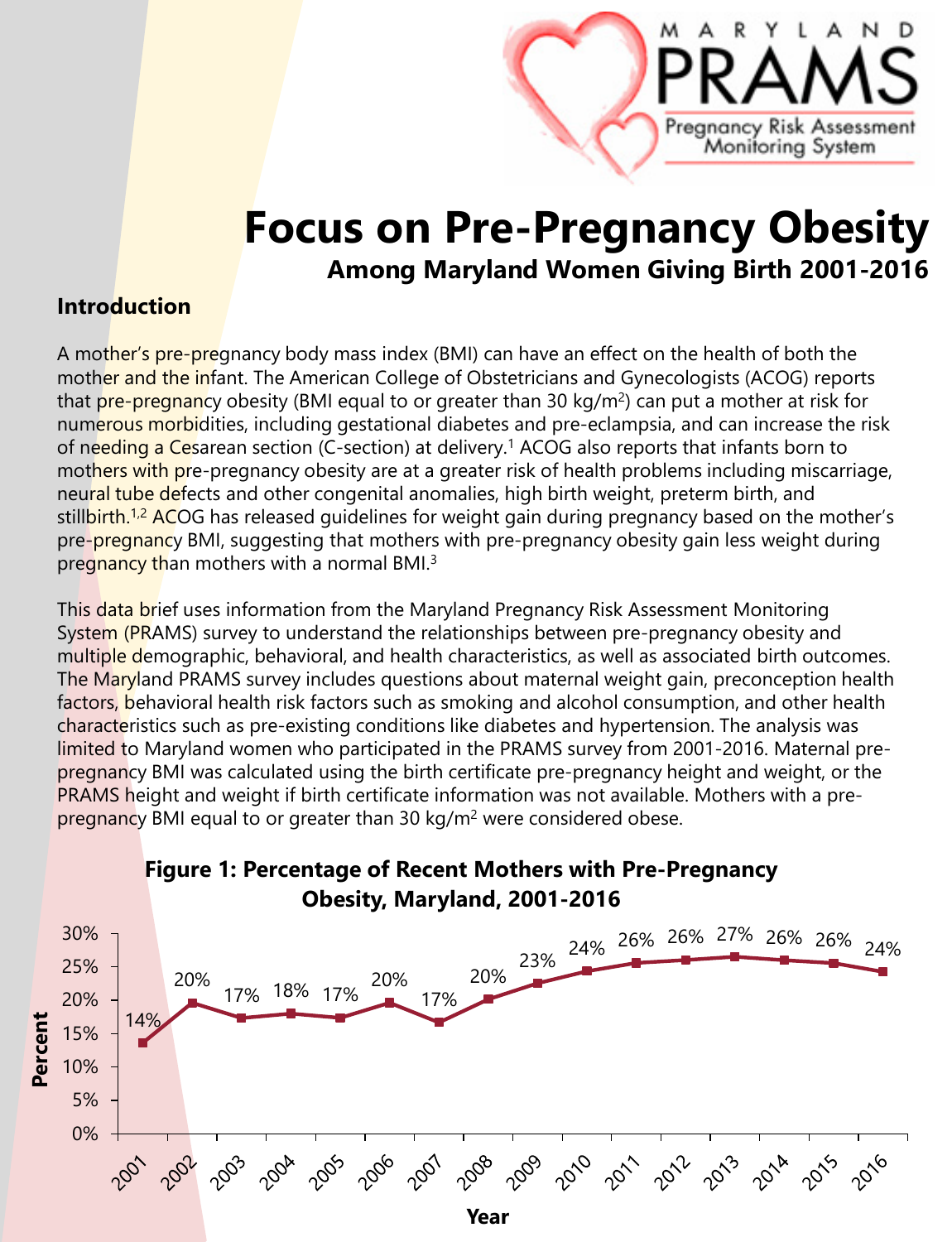## **Pre-Pregnancy Obesity Change Over Time**

Figure 1 shows the yearly percentages of pre-pregnancy obesity among Maryland women who gave birth from 2001-2016. The percentage of mothers with pre-pregnancy obesity increased by 78 percent, from 14 percent in 2001, to 24 percent in 2016.



**Figure 2: Percent of women with pre-pregnancy obesity by select demographics, Maryland, 2001-2016**

#### Figure 2 shows the demographic and socioeconomic characteristics of recent mothers who were obese. The majority of mothers who were obese were non-Hispanic (NH) White (42 percent) and NH Black (42 percent), 25-34 years old (56 percent), had 13 or more years of education (57 percent), had only private insurance to pay for their prenatal care (60 percent), were recipients of Women, Infants, and Children (WIC) services (50 percent), and did not have a low yearly income (<\$25,000 for years 2001-2011, <\$26,001 for years 2012-2015, <\$24,001 for 2016) (56 percent).

#### **Maternal Health and Delivery Factors**

Multiple maternal health and delivery factors were examined to determine their relationship with pre-pregnancy obesity (Table 1). Statistical models that controlled for race, age, education, insurance, and WIC utilization were used to determine if there was a statistically significant difference between mothers who were obese and those who were not. Obese mothers were significantly more likely to smoke in the 3 months prior to pregnancy (AOR 1.2, 95 percent confidence interval [CI] 1.0-1.3) and have preconception health problems such as diabetes (AOR 2.0, CI 1.5-2.7), high blood pressure (AOR 2.7, CI 2.2-3.3), asthma (AOR 1.6, CI 1.4-1.9), and depression (AOR 1.3, CI 1.1-1.6). Mothers with pre-pregnancy obesity were significantly more likely to have had a previous Cesarean section (AOR 2.2, CI 1.4-3.3), and more frequently reported that a health care worker discussed maintaining a healthy weight (AOR 4.6, CI 3.0-7.2) with them.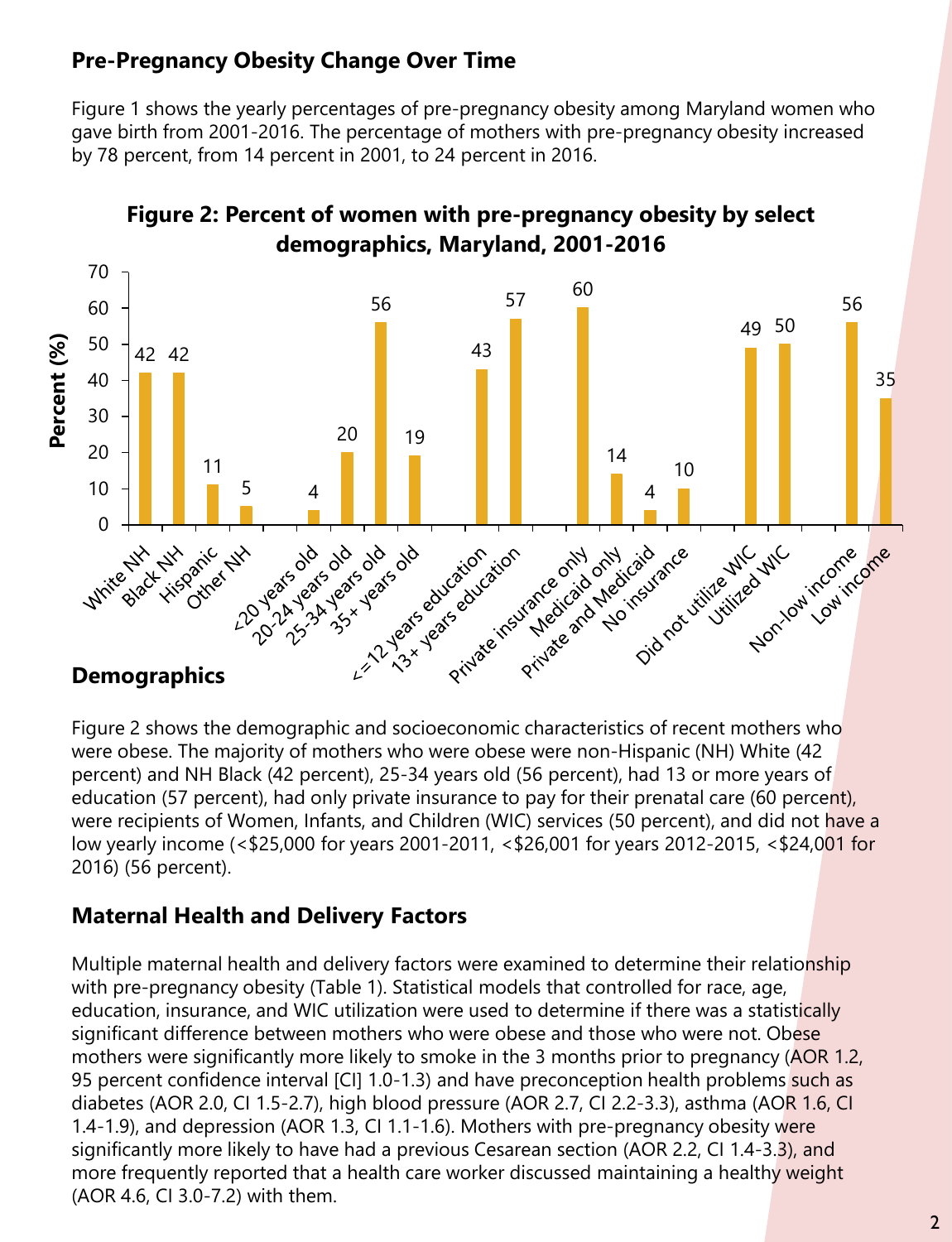During pregnancy, mothers with pre-pregnancy obesity were significantly more likely to report below normal gestational weight gain (AOR 2.0, CI 1.7-2.3), gestational diabetes (AOR 3.1, CI 2.6-3.7), gestational hypertension (AOR 2.7, CI 2.3-3.1), and severe nausea, vomiting, or dehydration (AOR 1.2, CI 1.0-1.4).

During delivery, mothers with pre-pregnancy obesity had higher rates of a first C-section (AOR 1.6, CI 1.5-1.8) and a repeat C-section (AOR 1.9, CI 1.6-2.1) compared to non-obese mothers. Significantly more mothers with pre-pregnancy obesity reported needing a C-section because the baby was too big (AOR 2.0, CI 1.3-2.9).

#### **Table 1: Maternal health and delivery factors of recent mothers by pre-pregnancy obesity, Maryland, 2001-2016**

|                                                                      | Not Obese*<br>(weighted<br>$n = 793,026$ |             | <b>Obese</b><br>(weighted<br>$n = 220,234$ |             | <b>Adjusted Odds</b><br><b>Ratio</b> |               |
|----------------------------------------------------------------------|------------------------------------------|-------------|--------------------------------------------|-------------|--------------------------------------|---------------|
|                                                                      | %                                        | (95% CI)    | %                                          | (95% CI)    | <b>AOR</b>                           | (95% CI)      |
| <b>Total</b>                                                         | 76                                       | $(75 - 76)$ | 21                                         | $(20 - 22)$ |                                      |               |
| <b>Preconception Health</b>                                          |                                          |             |                                            |             |                                      |               |
| Smoked during the 3 months prior to pregnancy                        | 17                                       | $(16 - 18)$ | 20                                         | $(18 - 21)$ | 1.2                                  | $(1.0 - 1.3)$ |
| Diabetes (phases 5, 6, 7, 8)                                         | $\overline{c}$                           | $(1 - 2)$   | $\overline{4}$                             | $(3 - 4)$   | 2.0                                  | $(1.5 - 2.7)$ |
| High blood pressure (phases 5, 6, 7, 8)                              | $\overline{3}$                           | $(2 - 3)$   | 8                                          | $(7 - 9)$   | 2.7                                  | $(2.2 - 3.3)$ |
| Asthma (phases 5, 6, 7, 8)                                           | 8                                        | $(7 - 8)$   | 13                                         | $(12 - 15)$ | 1.6                                  | $(1.4 - 1.9)$ |
| Depression (phases 6, 7, 8)                                          | $\overline{9}$                           | $(8 - 10)$  | 12                                         | $(10 - 14)$ | 1.3                                  | $(1.1 - 1.6)$ |
| Previous C-section (phase 8)                                         | 14                                       | $(12 - 17)$ | 28                                         | $(21 - 34)$ | 2.2                                  | $(1.4 - 3.3)$ |
| Health care worker discussed maintaining healthy<br>weight (phase 8) | 21                                       | $(18 - 24)$ | 43                                         | $(36 - 49)$ | 4.7                                  | $(3.0 - 7.2)$ |
| <b>Maternal Morbidities during Pregnancy</b>                         |                                          |             |                                            |             |                                      |               |
| Below normal gestational weight gain                                 | 20                                       | $(19 - 20)$ | 24                                         | $(22 - 25)$ | 2.0                                  | $(1.7 - 2.3)$ |
| <b>Gestational diabetes</b>                                          | $\overline{3}$                           | $(3 - 3)$   | 9                                          | $(8 - 10)$  | 3.1                                  | $(2.6 - 3.7)$ |
| <b>Gestational hypertension</b>                                      | $\overline{4}$                           | $(4 - 5)$   | 12                                         | $(11 - 13)$ | 2.7                                  | $(2.3 - 3.1)$ |
| Severe nausea, vomiting, or dehydration (phases 4, 5,<br>and $6)$    | 26                                       | $(25 - 28)$ | 32                                         | $(30 - 34)$ | 1.2                                  | $(1.0 - 1.4)$ |
| <b>Delivery</b>                                                      |                                          |             |                                            |             |                                      |               |
| First C-section                                                      | 19                                       | $(18 - 20)$ | 27                                         | $(26 - 29)$ | 1.6                                  | $(1.5 - 1.8)$ |
| <b>Repeat C-section</b>                                              | 10                                       | $(9 - 10)$  | 18                                         | $(16 - 19)$ | 1.9                                  | $(1.6 - 2.1)$ |
| C-section because baby was too big (phases 6 and 8)                  | 3                                        | $(3 - 4)$   | 9                                          | $(7 - 11)$  | 2.0                                  | $(1.3 - 2.9)$ |

CI: Confidence Interval

Columns may not add up to 100 percent due to missing data

\*Reference Group

All factors have statistically significant difference between obese and not obese when compared to reference group and controlling for the following demographic factors: race, age, education, insurance, WIC utilization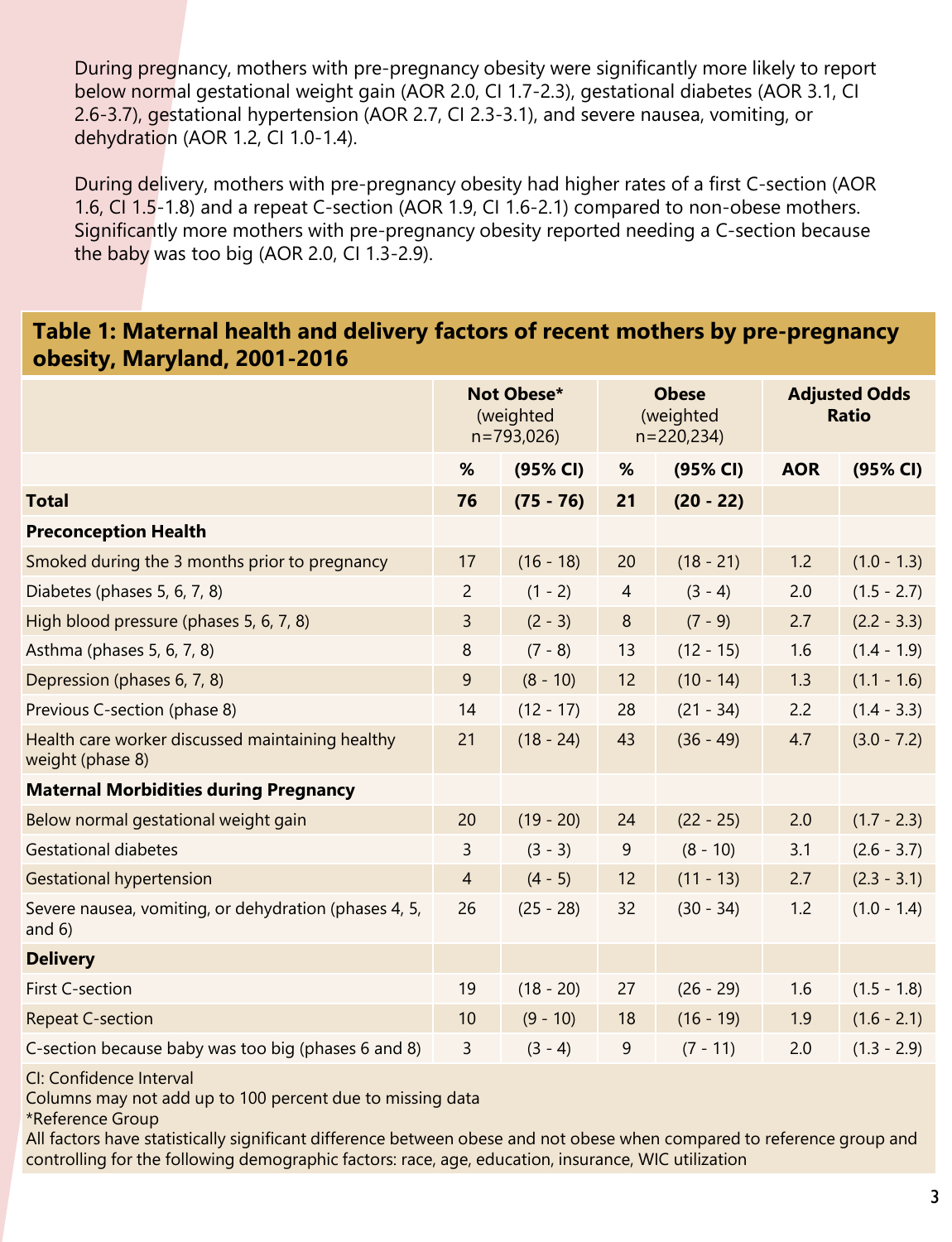#### **Table 2: Infant outcomes of recent mothers by pre-pregnancy obesity, Maryland, 2001-2016**

|                                             | Not Obese*<br>(weighted<br>$n = 793,026$ |               | <b>Obese</b><br>(weighted<br>$n = 220,234$ |               | <b>Adjusted Odds</b><br><b>Ratio</b> |               |
|---------------------------------------------|------------------------------------------|---------------|--------------------------------------------|---------------|--------------------------------------|---------------|
|                                             | %                                        | (95% CI)      | %                                          | (95% CI)      | <b>AOR</b>                           | (95% CI)      |
| <b>Total</b>                                | 76                                       | $(75 - 76)$   | 21                                         | $(20 - 22)$   |                                      |               |
| <b>Gestational Age</b>                      |                                          |               |                                            |               |                                      |               |
| Preterm (<37 weeks)                         | 9                                        | $(9 - 10)$    | 11                                         | $(10 - 12)$   | 1.2                                  | $(1.1 - 1.3)$ |
| Extremely preterm (<28 weeks)               | 0.7                                      | $(0.6 - 0.7)$ | 1.2                                        | $(1.1 - 1.3)$ | 1.5                                  | $(1.3 - 1.5)$ |
| Very preterm (28-31 weeks)                  | 0.9                                      | $(0.8 - 0.9)$ | 1.2                                        | $(1.0 - 1.3)$ | 1.3                                  | $(1.1 - 1.5)$ |
| Late preterm (32-36 weeks)                  | $\,8\,$                                  | $(7 - 8)$     | $\mathsf 9$                                | $(8 - 10)$    | 1.2                                  | $(1.0 - 1.3)$ |
| <b>Birth Weight</b>                         |                                          |               |                                            |               |                                      |               |
| Extremely low (<1000 grams)                 | 0.7                                      | $(0.6 - 0.7)$ | 1.3                                        | $(1.1 - 1.4)$ | 1.6                                  | $(1.4 - 1.8)$ |
| Very low (1000-1499 grams)                  | 0.7                                      | $(0.6 - 0.7)$ | 0.9                                        | $(0.8 - 1.0)$ | 1.3                                  | $(1.1 - 1.5)$ |
| High (4000+ grams)                          | 8                                        | $(7 - 8)$     | 10                                         | $(9 - 12)$    | 1.5                                  | $(1.3 - 1.7)$ |
| <b>Length of Hospital Stay</b>              |                                          |               |                                            |               |                                      |               |
| Three to five days                          | 34                                       | $(33 - 35)$   | 43                                         | $(42 - 45)$   | 1.5                                  | $(1.4 - 1.7)$ |
| Six or more days                            | $\overline{7}$                           | $(6 - 7)$     | $\boldsymbol{8}$                           | $(7 - 9)$     | 1.3                                  | $(1.2 - 1.5)$ |
| Still in hospital                           | 0.2                                      | $(0.2 - 0.2)$ | 0.4                                        | $(0.2 - 0.5)$ | 1.5                                  | (1.0 2.3)     |
| <b>Other</b>                                |                                          |               |                                            |               |                                      |               |
| Small for gestational age                   | 10                                       | $(9 - 10)$    | $\overline{9}$                             | $(8 - 10)$    | 0.7                                  | $(0.5 - 0.9)$ |
| Large for gestational age (2010-2016)       | 9                                        | $(8 - 10)$    | 15                                         | $(13 - 17)$   | 1.8                                  | $(1.5 - 2.1)$ |
| Infant admitted to NICU (phases 4, 5, 6, 7) | 12                                       | $(11 - 13)$   | 15                                         | $(14 - 16)$   | 1.2                                  | $(1.1 - 1.4)$ |

CI: Confidence Interval NICU: Neonatal Intensive Care Unit

Columns may not add up to 100 percent due to missing data

\*Reference Group

All factors have statistically significant difference between obese and not obese when compared to reference group and controlling for the following demographic factors: race, age, education, insurance, WIC utilization

#### **Infant Outcomes**

Table 2 shows the significant infant outcomes for infants born to mothers with prepregnancy obesity. Infants born to mothers with pre-pregnancy obesity were significantly more likely to be born preterm (<37 weeks gestation, AOR 1.2, CI 1.1-1.3), extremely preterm (<28 weeks gestation, AOR 1.5, CI 1.3-1.5), very preterm (28-31 weeks gestation, AOR 1.3, CI 1.1-1.5), or late preterm (32-36 weeks gestation, AOR 1.2, CI 1.0-1.3). They were also significantly more likely to be extremely low birth weight (weighing <1000 grams, AOR 1.6, CI 1.4-1.8), very low birth weight (weighing 1000-1499 grams, AOR 1.3, CI 1.1-1.5), or high birth weight (weighing 4000+ grams, AOR 1.5, CI 1.3-1.7).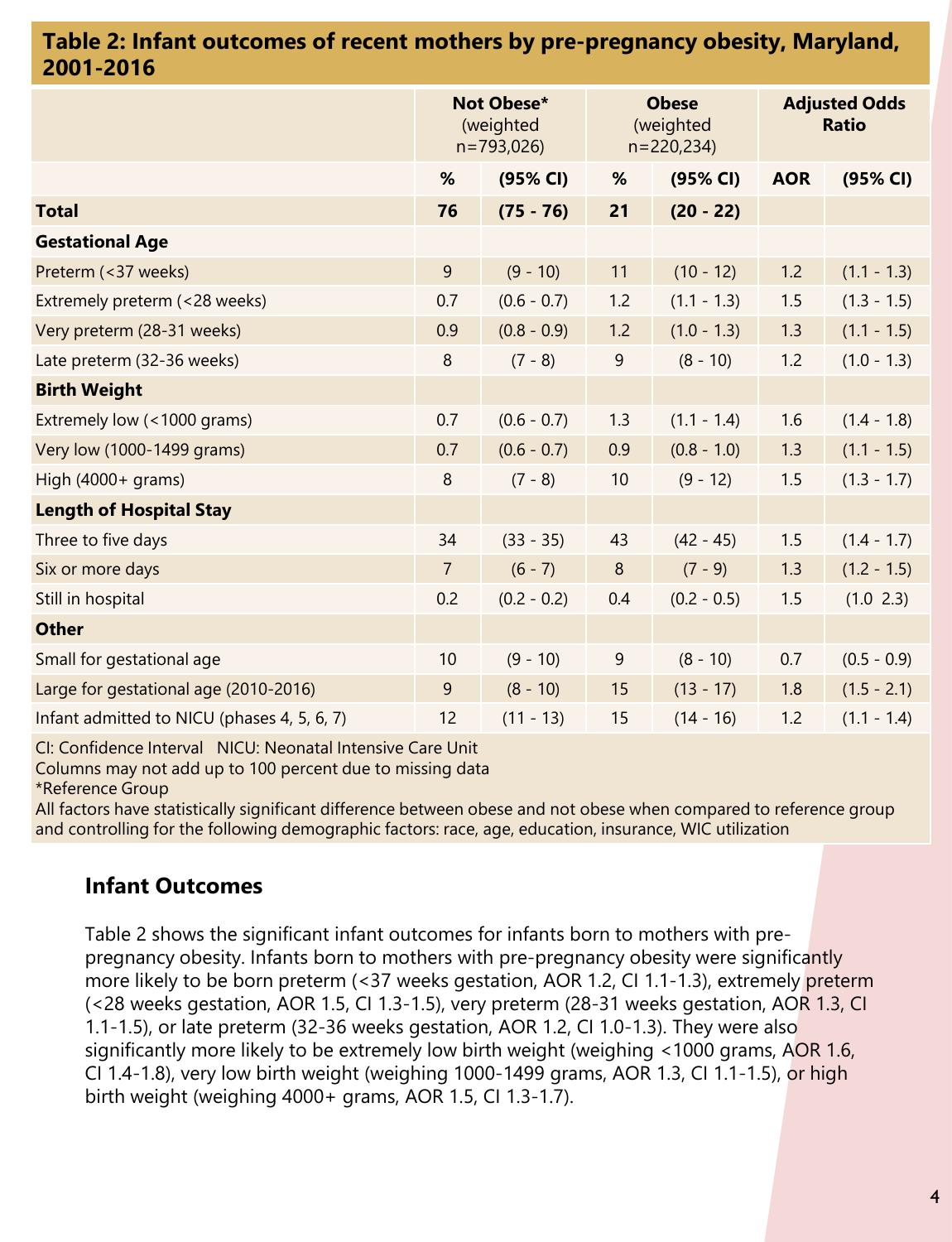Overall, these infants were significantly less likely to be born small for gestational age (AOR 0.7, CI 0.5-0.9), and significantly more likely to be born large for gestational age (AOR 1.8, CI 1.5-2.1), than their counterparts born to mothers without pre-pregnancy obesity. The length of hospital stay after birth was significantly longer for infants born to mothers with prepregnancy obesity, with significantly more infants staying in the hospital three to five days (AOR 1.5, CI 1.4-1.7), six or more days (AOR 1.3, CI 1.2-1.5), or still in the hospital at the time of the survey (AOR 1.5, CI 1.0-2.3). Infants born to mothers with pre-pregnancy obesity were more likely to be admitted to the NICU (AOR 1.2, CI 1.1-1.4).



### **Conclusion**

More than one in five Maryland mothers who gave birth from 2001-2016 had pre-pregnancy obesity. Pre-pregnancy obesity occurred at the highest percentage among mothers who were non-Hispanic White and NH Black, 25-34 years old, had 13 or more years of education, had only private insurance to pay for their prenatal care, and did not have a low yearly income (<\$25,000 for years 2001-2011, <\$26,001 for years 2012-2015, <\$24,001 for 2016).

Many maternal and preconception health factors were examined in relation to prepregnancy obesity, and after controlling for demographics, numerous health factors including diabetes, high blood pressure, asthma, and depression were significantly associated with pre-pregnancy obesity. Maternal morbidities including inadequate gestational weight gain, gestational diabetes, gestational hypertension or preeclampsia, severe nausea, vomiting, and dehydration, and Cesarean sections were significantly associated with pre-pregnancy obesity, as well.

Infants born to mothers with pre-pregnancy obesity were significantly more likely to have adverse birth outcomes, including preterm birth, extremely low, very low and high birth weight, large for gestational age, and spending more time in the hospital and admission to the NICU.

In light of the increased prevalence of pre-pregnancy obesity, it is important to understand factors that may be associated with an increased risk of obesity, as well as the subsequent risks of obesity to the mother and baby. Doing so will help identify at-risk women and inform interventions, with the long-term effects of reductions in maternal morbidities and adverse birth outcomes.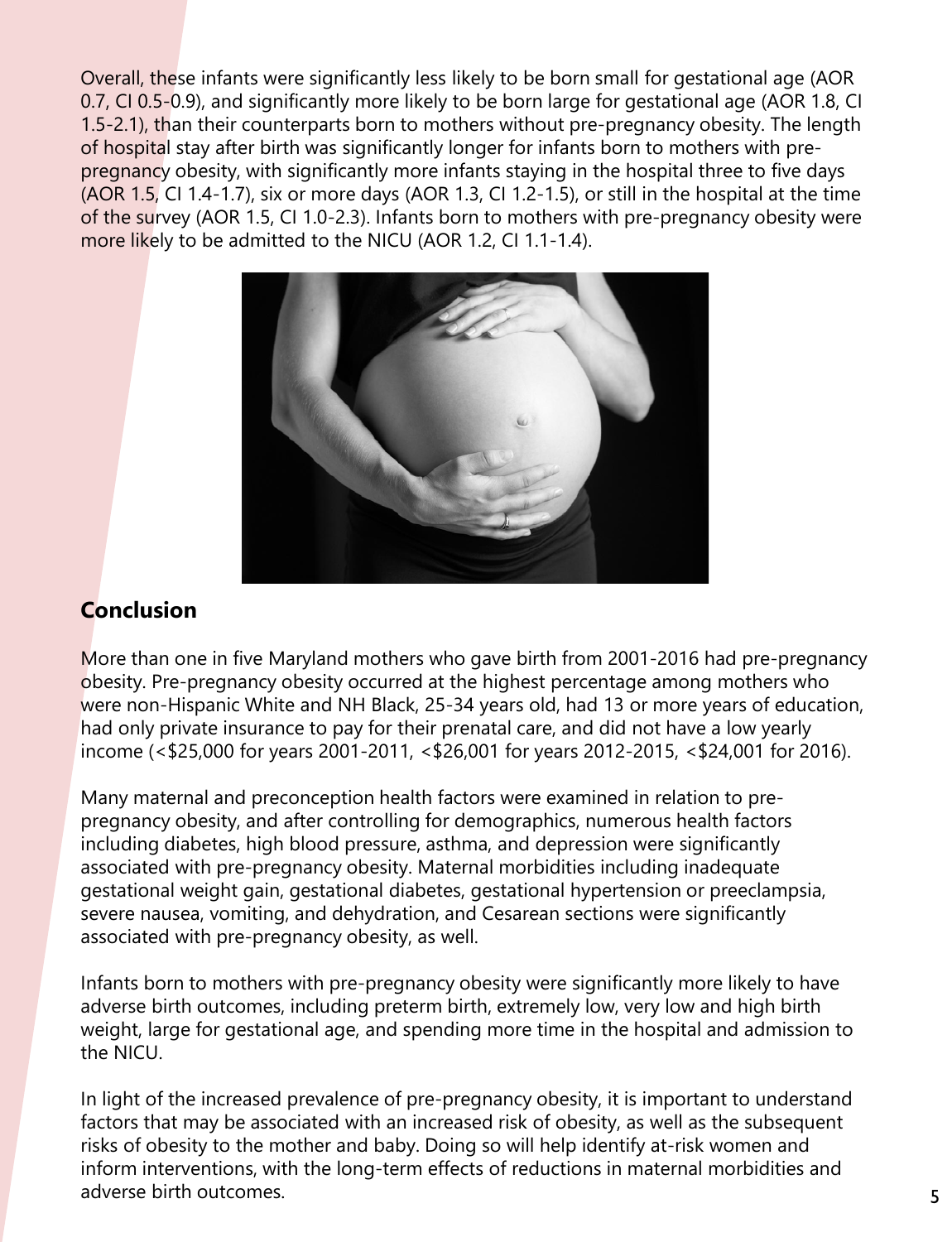# **PRAMS Methodology**

Data included in this report were collected through the Pregnancy Risk Assessment Monitoring System (PRAMS), a surveillance system established by the Centers for Disease Control and Prevention (CDC) to obtain information about maternal behaviors and experiences that may be associated with adverse pregnancy outcomes.

In Maryland, the collection of PRAMS data is a collaborative effort of the Maryland Department of Health and the CDC. Each month, a sample of approximately 200 Maryland women who have recently delivered live born infants are surveyed by mail or by telephone, and responses are weighted to make the results representative of all Maryland births.

This report is based on the responses of 23,207 Maryland mothers who delivered live born infants between January 1, 2001, and December 31, 2016 and were surveyed two to six months after delivery.

## **Limitations of Report**

PRAMS data are retrospective and therefore subject to recall bias. It is also based on the mother's perception of events and may not be completely accurate.

Although estimates for the associations between obesity and the outcomes are adjusted for demographics, it is possible that characteristics not collected by the survey may explain some of the associations seen in this report.

## **References**

- 1. American College of Obstetricians and Gynecologists. FAQ 182 Obesity and Pregnancy. American College of Obstetricians and Gynecologists 2016. https://www.acog.org/Patients/FAQs/Obesity-and-Pregnancy
- 2. American College of Obstetricians and Gynecologists. "ACOG Practice Bulletin No 156: Obesity in Pregnancy." Obstet Gynecol 126.6 (2015): e112-126.
- 3. American College of Obstetricians and Gynecologists. Weight gain during pregnancy. Committee Opinion no. 548. Obstet Gynecol. 2013;121:210-2.